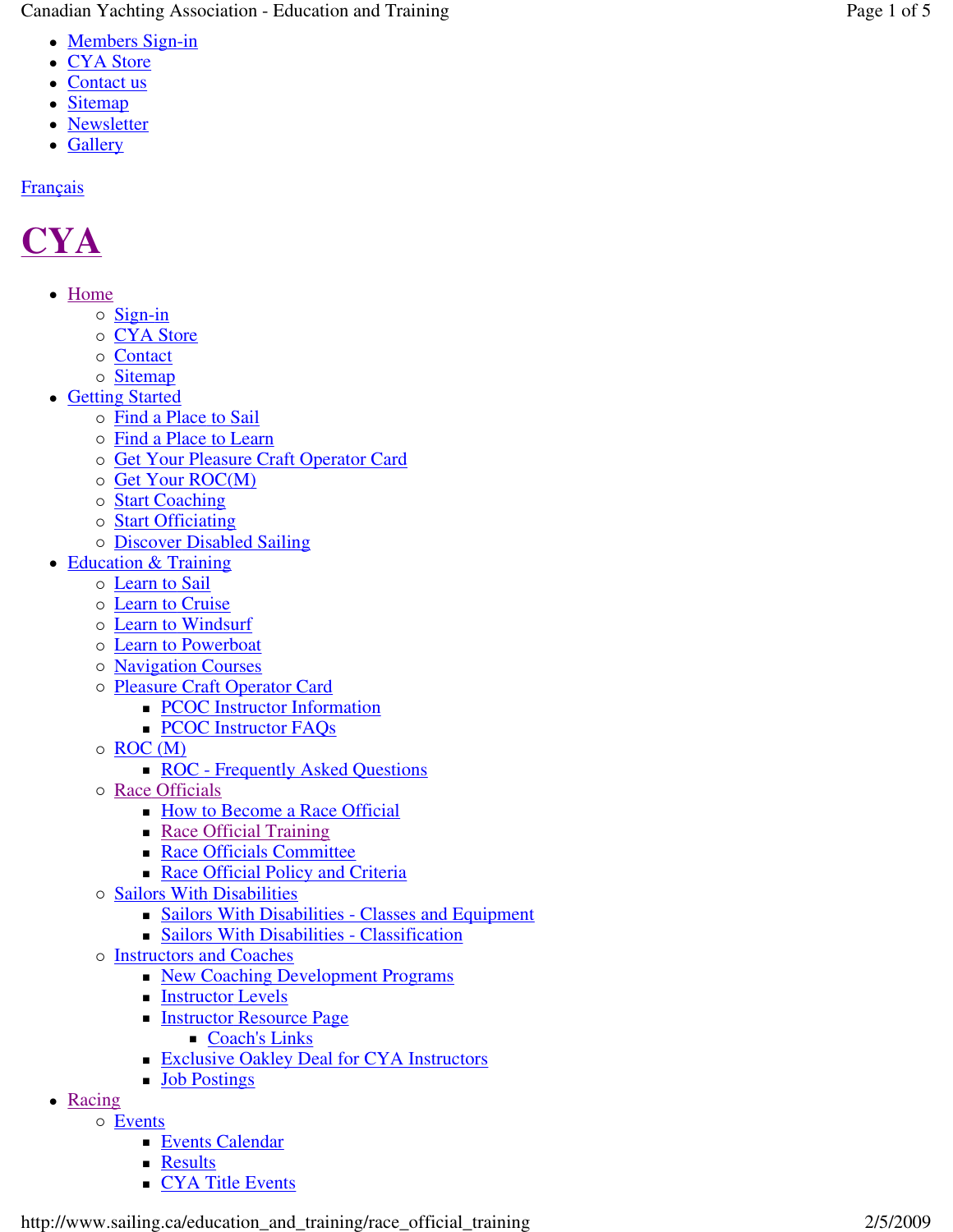- 2007 Title Events
- 2008 Title Events
- 2009 Title Events
- **Event Rotation**
- **2009 Canada Summer Games**
- o Regatta Organization
- o Race Officials
- o Rules and Regatta Management
	- Racing Rules of Sailing
	- Race Management Tools
	- **Eligibility**
	- **Experimental Arbitration System**
	- **Interpretations of the Racing Rules**
	- **Protests**
	- **Appeals**
	- **Measurement**
	- **PHRF**
	- U.S. Portsmouth Yardstick Numbers
- o Offshore Racing and Regulations
	- **Special Regulations**
	- **IRC** in Canada
	- **COLLEGE** Council
	- **Configure Sail Numbers**
- o Racing for Sailors with Disabilities
	- Disabled Sailing Associations
- National Sailing Teams
	- o Canadian Sailing team
		- **Canadian Sailing Team Members**
		- **Figure 4** Frequently Asked Questions
		- **Selection Criteria** 
			- **ISAF Criteria**
			- Canadian Olympic Committee
		- **Sailing Team History**
	- o Canadian Youth Sailing Teams
		- 2009 Canadian Youth Sailing Team
		- 2009 Canadian Optimist Dinghy Team
		- **Teams' Selection**
		- Youth Code of Conduct
	- o Ethics
	- o Resources
	- o Financial Assistance Program
	- o Olympic and Paralympic Classes
	- o Sport Canada AAP
	- o **Members**
	- o Olympic and Paralympic Games
	- o **Athlete Resources**
- Members
	- o Yacht and Sailing Clubs
		- **Club Members**
		- **RC Stevenson Boat Loan Fund**
	- o **Sailing Schools**
	- o CYA Camps
	- o Class Associations
	- o Provincial Sailing Associations
	- o **Affiliate Organizations**
	- o Corporate Members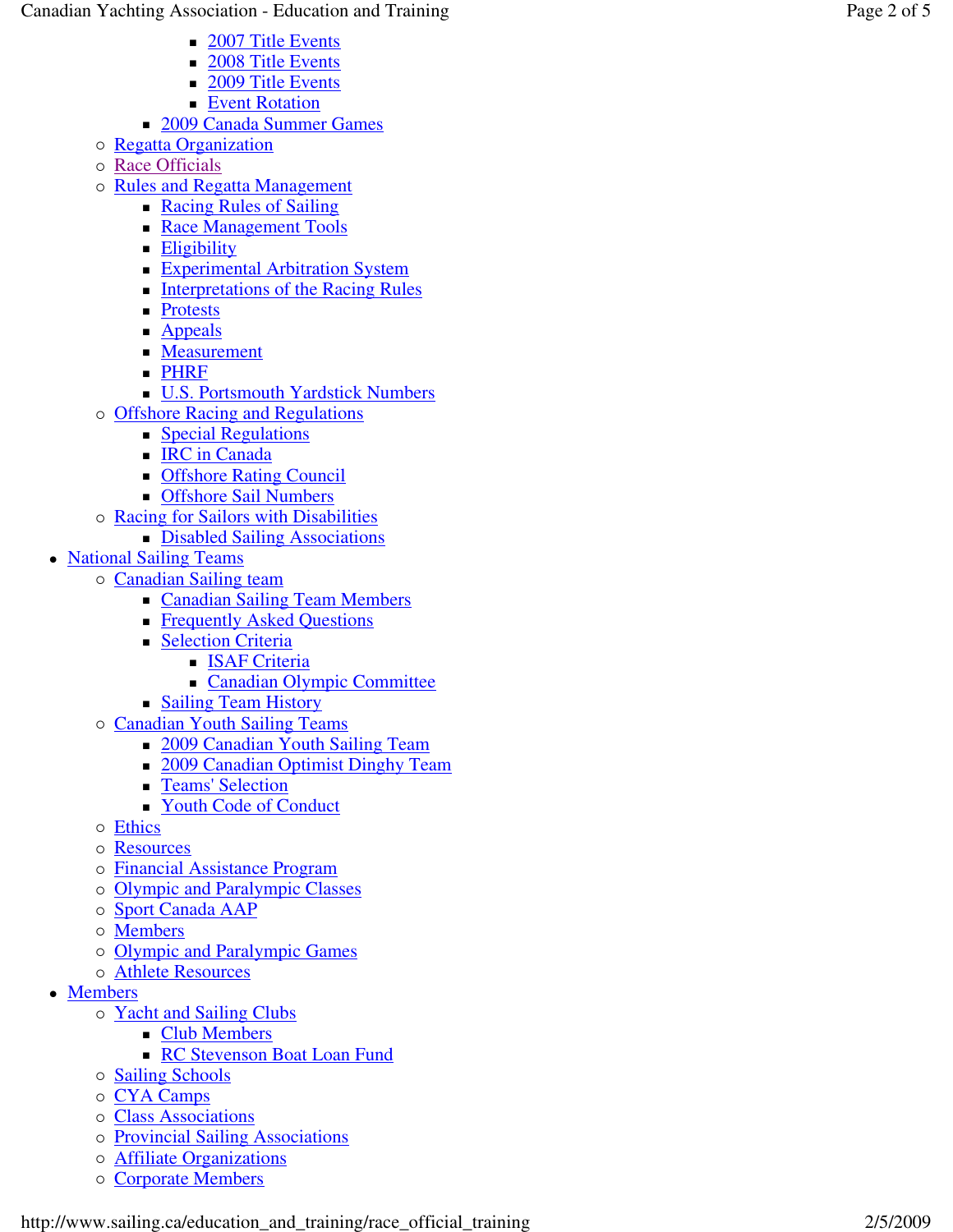Canadian Yachting Association - Education and Training Page Page

- $\blacksquare$  Gul
- Rolex
- Salmon Cove
- **Gant**
- Fogh Marine
- Harken
- **McLube Sailkote**
- CYA Mosaik MasterCard
- Sailing World and Cruising World **Mercury Marine**
- Sailor Development
	- o Youth Code of Conduct
	- o High School Sailing
	- o Long Term Athlete Development Framework
- About
	- o **National Authority for Sailing** 
		- Sports Organizations in Canada
		- **International Sailing Organizations**
		- **National Sport Centres**
	- o **Strategic Plan**
	- o **Bylaws and Policies** 
		- **Bylaws**
		- **Policies** 
			- Financial Assistance Program
			- Volunteer Expense Policy
			- **Harassment Policy**
			- Conflict of Interest Policy
			- **Privacy Policy**
			- **Merchandise Policy**
			- Coaches Code of Conduct
		- **Regulations**
	- o CYA Board of Directors and Provincial Council
	- o Meetings
		- **Minutes**
	- o Awards
		- CYA Awards and Recognition
		- **Past Presidents**
		- Councillors of Honour
		- **Canadian Olympic Athletes** 
			- **Listed Alphabetically by year**
			- **Example 1** Listed Alphabetically by Class
			- **Listed Alphabetically by class by year**
		- Canada Games Medalists
	- o Contact Us
- Events
	- o **Meetings**
	- o **Annual General Meeting**
	- o Board of Directors Meetings
	- o **Committee Meetings**
	- o Sailor Development Committee
	- o **Accessible Sailing Planning**
	- o Divisional Meetings
	- o Racing Division
	- o Training Division
	- o Executive Committee Meetings
	- o Provincial Events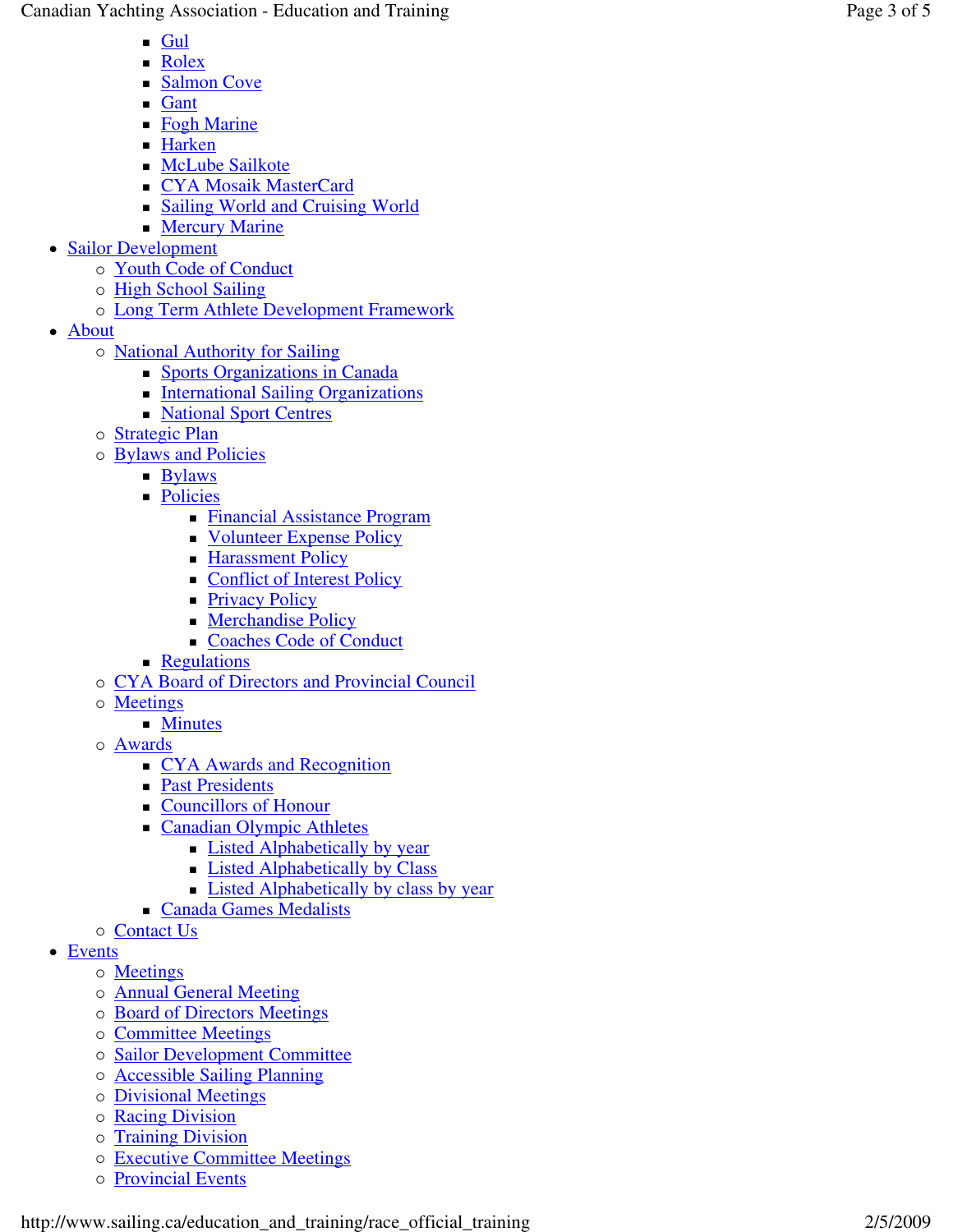- o Racing
- o Regattas
- o Title Events
- o **Past Events**

# **Race Official Training**

## **Race Management**

The CYA's Race Management Program has been developed to provide competent regatta management skills for volunteers organizing and running sailing competitions. The program consists of four levels.

Level I covers the duties of the recorder, mark layer, timekeeper, flag officer, signals officer, line judge and rescue crew. Level I requires successful completion of a clinic and demonstrated competency in the above skills. Clinics are organized annually by the provincial sailing associations.

Level II covers all the duties of the on-the-water Race Committee Chairperson and Organizing Committee. Level II Race Officers are capable of directing regattas or local races up to the regional level. Level II clinics are organized annually by provincial sailing associations.

**Level III** and **IV** are awarded by the CYA Race Management Committee to candidates who have accumulated experience as Regatta Chairpersons at provincial (Level III) or national (Level IV) regattas. Applicants must submit their race officer resume to the CYA and be recommended by their provincial sailing association.

### **Judges**

The aims of the CYA Judges Program are three-fold. First, to serve the sailors by identifying qualified protest committee personnel and judges in the sport of sail boat racing. The second is to recognize sailors who are keen to be involved in conducting fair protest hearings at all levels of competition. The third aim is to improve the knowledge of Judges to enable them to administer more effectively the racing rules, both on the water and in the protest hearing room.

The program has been structured to certify candidates at four levels and is designed to satisfy each individual's ambitions and capabilities. Although the CYA Judges Committee is responsible for the overall program, certification of a Club or Provincial Judge has been delegated to the Provincial Sailing Associations.

The **Club Judge** designation is an introductory certification and is intended for a protest committee member at a club. A **Provincial Judge** has accumulated the skills required to chair interclub or area protest committees

The remaining designations are the responsibility of the CYA Judges Committee. **National Judges** will have demonstrated their ability to organize and chair protest committees at provincial and national regattas. **The Senior National Judge** must have the additional experience and accumulated knowledge to be able, as chief judge, to assist in the organizing, supervision, and operation of national and international regattas, and to make sound decisions.

There are seminars run during the year, most scheduled by the PSAs during the non-sailing season. Some seminars are run in conjunction with a regatta and the participants are part of the protest committee. But judges of all levels will tell you that seminars cannot replace or compete with the learning that occurs at multi-day events working in close contact with a group of senior judges or working with a mentor. Most national "seminars" occur in this manner.

To request a seminar at your club or to learn of the seminars near you, contact your Provincial Sailing Association.

### **Umpires**

The CYA Umpire Program trains Canadian judges to become effective on-the-water umpires. Umpires are used in match racing to make instant decisions on protests initiated by competitors.

There are two levels of CYA umpires: the **Canadian Umpire** and the **Canadian Senior Umpire**. Both require an